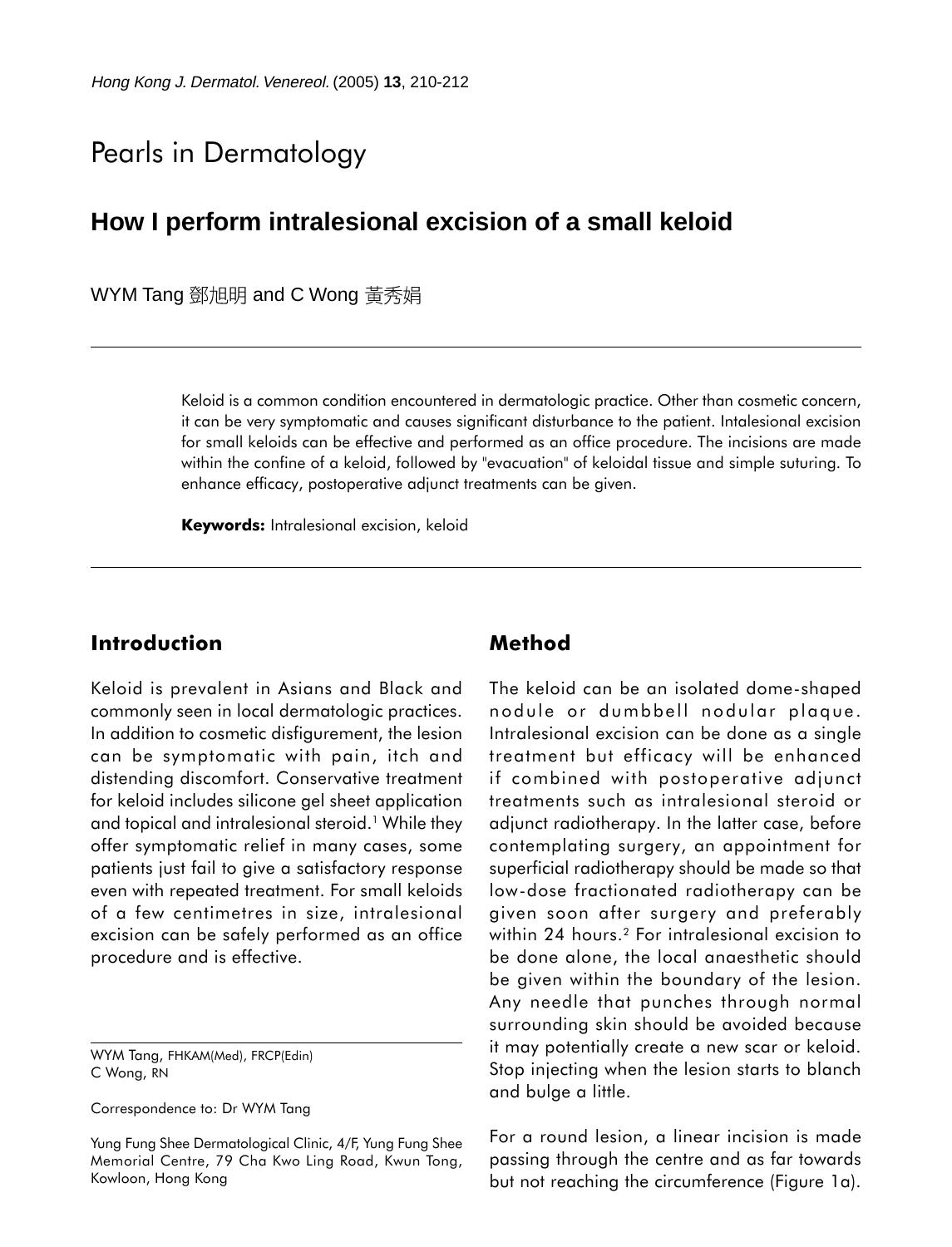Alternatively, an elliptical incision (not shown in the figure) can be made if eventual trimming of redundant epithelium is expected. Now, this epithelial cover is carefully dissected to free from the underlying tissue. An additional incisional line can also be made perpendicular to the first incisional line if the operator finds further exposure needed (Figure 1a). After adequate exposure of the keloidal tissue, it is then carefully dissected and evacuated. A pair of straight or curved fine scissors with an assistant retracting the epithelial cover for dissecting the keloidal tissue is used. Bleeding is usually insignificant and can be controlled by light cautery or suturing with an absorbable stitch. Trimming away of any excessive epithelium can be made and is followed by epithelial suturing using 4-O nonabsorbable stitch material which is to be removed at Day 10 to Day 14. Again, suturing should be done within the boundary of the keloid. An alternative

approach to a round keloid is an incomplete circular incision which allows freeing most part of the epithelial cover (Figure 1b). For dumbbell lesion, incision along the long axis of the individual main mass is preferred depending on the actual geometry of the lesion (Figures 2 and 3).

#### **Comments**

Dressing with sulfatullae and plain gauze with pressure is appropriate. Analgesics can be given for post-operative pain but the latter is usually mild. Change of dressing is made for wound oozing if this occurs. In my experience on a few patients, aside from immediate flattening of the keloid, symptom relief is also prompt and remarkable. (Figures 4a and 4b). For patients who received adjunct radiotherapy, mild radiation dermatitis, pigmentation and textural changes











**Figure 3.** Longitudinal incision along the system.